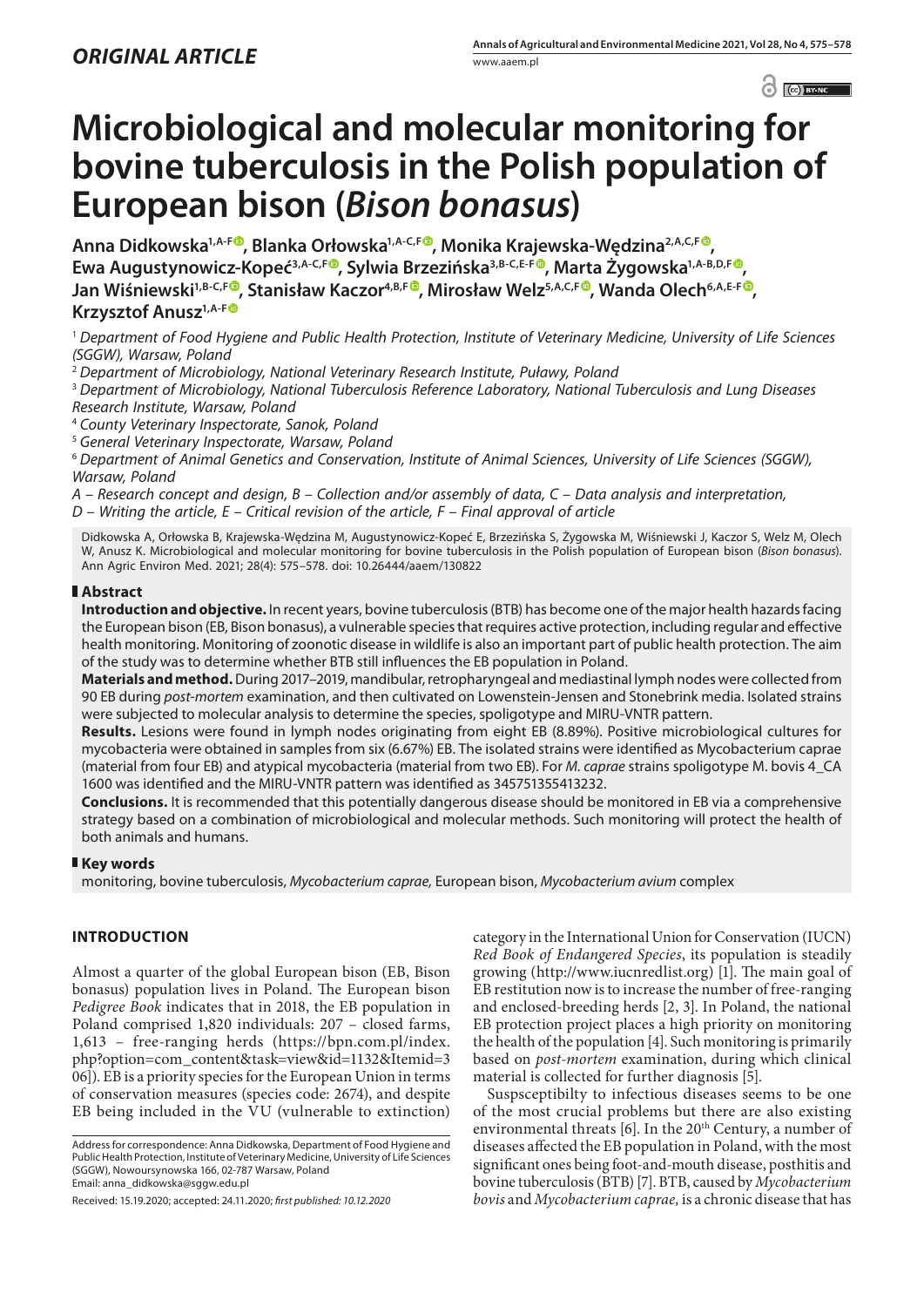been found in many species of both livestock and wildlife [8, 9], including the genus *Bison* [10]. Not only is it important that endangered animals be monitored for BTB, but as the disease is known to have zoonotic potential, its presence in other species also needs to be tracked [11, 12]. Even though, currently, Poland has the officially tuberculosis free (OTF1 ) status, in recent years cases of *M. bovis* and *M. caprae*  infection has been confirmed in wildlife [13, 14]. Sharing pastures by free-living animals with livestock can lead to the pathogens transmission and pose a real threat to public health. Wherefore, the monitoring of BTB in EB is important for two reasons – species protection and its zoonotic nature.

Currently, despite the appearance of many new methods, the current gold standard in tuberculosis diagnosis is based on a combination of culture and molecular methods. These methods are also the most appropriate for use in *postmortem* monitoring. In such cases, the predilection tissue for mycobacteria isolation is that of the lymph nodes [15, 16].

### **OBJECTIVES**

As the severity of the threat presented to European bison in Poland by BTB remains unclear, the aim of the present study was to determine the occurrence of mycobacteria within the population by examination of lymph nodes collected *post-mortem* from EB for BTB testing. The study also uses a combination of microbiological and molecular methods to classify any identified mycobacteria.

#### **MATERIALS AND METHOD**

**Material collection.** During 2017–2019, lymph nodes were collected from 90 European bison (EB) from various regions of Poland. The age of the EB ranged from three months to 25 years (mean age: 7.5 years). The ages of nine EB were unknown. Of the studied EB, 44.44% were from free-ranging herds (Knyszyńska Forest, Bieszczady Mountains, Borecka Forest, Białowieska Forest) and 55.56% from breeding centres. *Post-mortem* examination was performed on all EB, during which lymph nodes (mandibular, retropharyngeal and mediastinal) were collected for further examination. The nodes were delivered to the laboratory under refrigerated conditions and kept at -20 °C until cultures were performed.

**Mycobacteria isolation.** The collected lymph nodes were examined for the presence of anatomopathological lesions, with particular emphasis on tuberculous lesions. Following this, the material was subjected to standard methods for mycobacterial isolation according to Orlowska et al. (2017) [13]. Briefly, the material was homogenized in 5% oxalic acid and flushed twice in saline solution. The supernatant was then plated on Lowenstein and Stonebrink media, and incubated at 37**<sup>o</sup>** C for 12 weeks, with the growth on the media being checked every seven days.

**Genetic analysis.** DNA was isolated using the Genolyse isolation kit (Hain Lifescience, Germany). Based on the obtained DNA, the strains were classified as MTBC (*Mycobacterium tuberculosis* complex) or as 27 NTM

(Non-tuberculosis mycobacteria) species using the GenoType® Mycobacterium CM test (Hain Lifescience). Within the MTBC group, the species were further differentiated using GenoType® MTBC assay (Hain Lifescience) which is based on the polymorphism of the gyrB gene. GenoType tests are based on DNA-STRIP method which can identify PCR products by allowing them to hybridize with specific oligonucleotide probes on a nitrocellulose strip. Both tests were carried out in accordance with the manufacturer's instructions. The isolated DNA was also subjected to spoligotyping using a commercial genotyping kit (Genutaur molecular products, Kampenhout, Belgium) ([https://gentaur-spain.com/wp](https://gentaur-spain.com/wp-content/uploads/2015/03/Spoligotyping-Manual.pdf)[content/uploads/2015/03/Spoligotyping-Manual.pdf](https://gentaur-spain.com/wp-content/uploads/2015/03/Spoligotyping-Manual.pdf)). This method allows the polymorphism of the chromosomal DR (direct repeat) region occurring only in the genome of MTBC to be detected. The obtained patterns were compared to those of strains registered in the SpolDB4 database.

In addition, the DNA obtained for each strain was subjected to 15 amplification reactions using 15 pairs of primer sequences based on the MIRU-VNTR method. This method is based on the analysis of selected polymorphic microsatellite sequences within the mycobacterial genome. The PCR products were visualized by gel electrophoresis (2.5% agarose gel, large gel-65V, 5 hours). The following loci were analyzed: MIRU-4, MIRU-10, MIRU-16, MIRU-26, MIRU-31, MIRU-40, VNTR 424, VNTR 577, VNTR 2165, VNTR 2401, VNTR 3690, VNTR 4165, VNTR 2163b, VNTR 1955, VNTR 4052. The results are presented as a 15-digit code. The digits indicate the number of repetitions of subsequent MIRU-VNTR repeat sequences.

#### **RESULTS**

**Assessment of lesions in lymph nodes.** Lesions were observed in lymph nodes originating from eight EB (8.89%), among which four EB demonstrated caseous lesions and four presented purulent lesions.

**Mycobacteria isolation.** Material obtained from five EBs demonstrated growth on both types of media, manifested as rough, yellow colonies on the surface of the medium. Material from one EB was found to give rise to two types of colony.

**Genetic analysis.** Of the seven tested strains, four were classified as *M. caprae,* two as *Mycobacterium xenopii* and one as *Mycobacterium avium.* Further analysis of *M. caprae* found the spoligotype for these strains to be identified *M. caprae –* spoligotype M. bovis \_4\_ CA 1600 (octagonal pattern: 200003770003600) (SpolDB4 database). For the studied *M. caprae* strains, the MIRU-VNTR pattern was identified as 345751355413232.

#### **DISCUSSION**

BTB cases in EB should be should be carefully analyzed and monitored. In this study, 4.44% of tested samples were found to be BTB positive. These samples were obtained from EB kept in an enclosed breeding centre where BTB had been diagnosed previously. Although cases of BTB have been noted almost every year in this herd since 2013 [17], no new BTB outbreaks occurred in EB elsewhere in Poland in the

<sup>1.</sup> OTF – officialy tuberculosis free.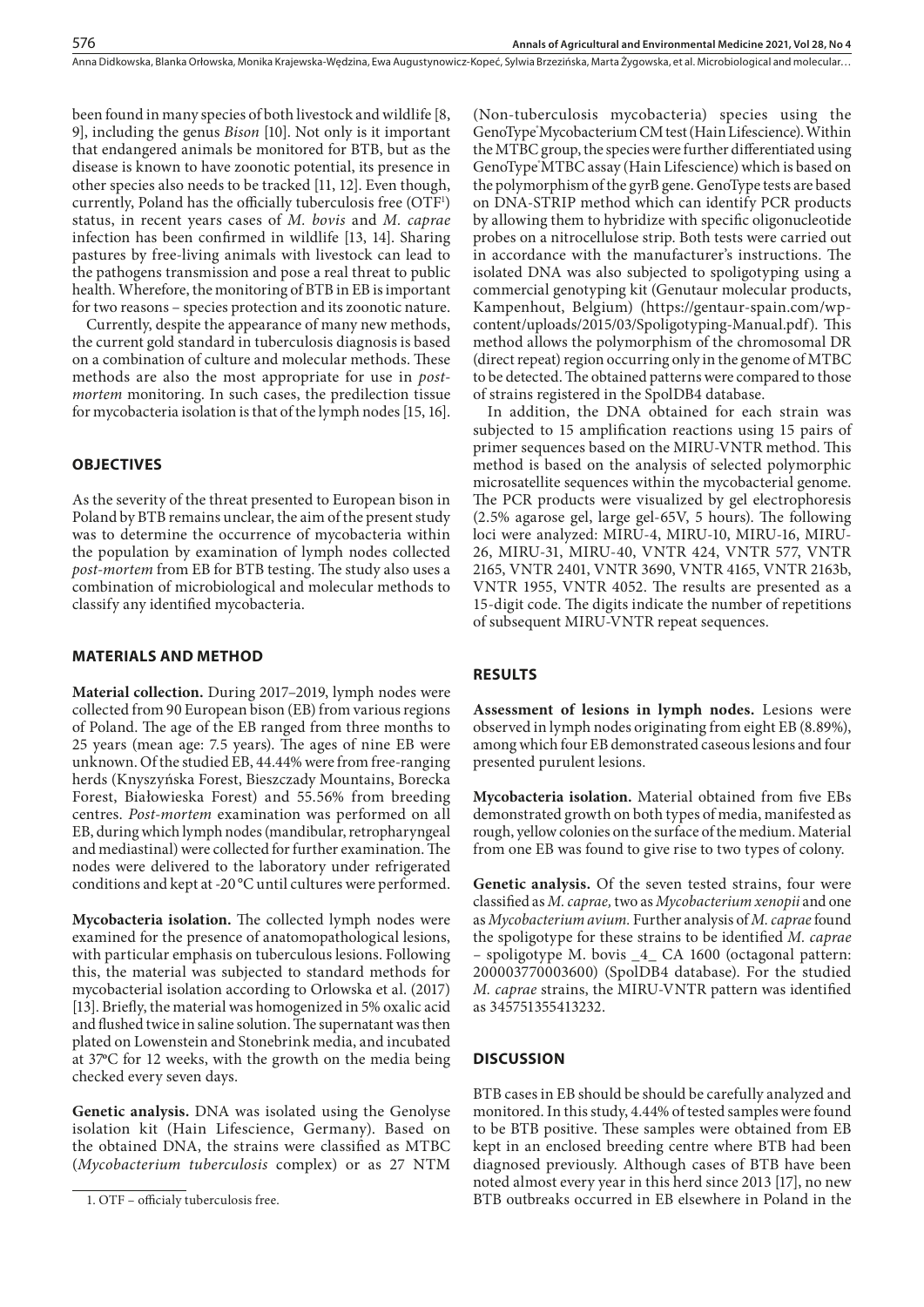Anna Didkowska, Blanka Orłowska, Monika Krajewska-Wędzina, Ewa Augustynowicz-Kopeć, Sylwia Brzezińska, Marta Żygowska , et al. Microbiological and molecular…

period 2017–2019. However, as BTB cases have been recorded in EB in Poland in previous years, it is recommended that lymph nodes from each dead EB be collected *post mortem* and subjected to mycobacterial examination.

European bison appear to be particularly sensitive to BTB infection, as indicated by the large number of cases observed in the past [18]. In the period 1996–2013, 45 cases of BTB were confirmed in EB (*Bison bonasus caucasicus*) in the Bieszczady Mountains in south-east Poland [18]. The first case concerned a three-year-old cow in which generalized tuberculosis was found during *post-mortem* examination [19]. Following this, in the period 2005–2008, BTB was confirmed in two EB from the Bieszczady area [20]. In 2009, an entire free-ranging herd in the Bieszczady Mountains was culled following the discovery of BTB: tuberculosis lesions were found during *post-mortem* examination in all herd members, and BTB was confirmed microbiologically in 23 out of 24 individuals [21].

It should be noted that since 2012, BTB cases have also been reported in wild boars in the Bieszczady Mountains. Interestingly, the strain identified in the boars demonstrated an identical spoligotype to a herd in which BTB had previously been diagnosed in 13 out of 18 individuals [14]; although the decision was made to cull the entire herd, several EB separated from the herd and could not be found [22]. The long history of BTB in the Bieszczady Mountains justifies greater monitoring for BTB, particularly in this region. In addition, in 2016, two cases of BTB were also confirmed in free-ranging EB in a herd in the Borecka Forest [23] in the Warmia-Mazuria region of north-east Poland, but no cases where confirmed in this region later [24].

Attempts have been made to isolate mycobacteria *antemortem* from animals in captivity, such as in zoos and breeding centres, using materials such as bronchopulmonary lavage from lions [25] or EB [26]. However, due to the difficulties associated with collecting material, indirect tests are typically used for *ante-mortem* diagnostics in free-ranging animals, such as the tuberculin test [27, 28], gamma-interferon test [29, 30, 31, 32] or serological tests [33, 34, 35]. These tests, however, are less sensitive than *postmortem* microbiological monitoring, and they often lack standardization for different species, including EB. For this reason, *ante-mortem* monitoring for BTB is not sufficient for monitoring the epizootic situation in the EB population, and material obtained *post-mortem* remains extremely valuable.

One of the goals of sustainable development set by the World Health Organization is to combat the global tuberculosis epidemic. It should be emphasized that data on the number of tuberculosis cases in humans are considered to be underestimated and the real scale of the problem remains unknown [36]. BTB is a dangerous zoonosis, and monitoring is needed to protect public health. Although in recent years the number of BTB infections has decreased significantly in developed countries, mainly due to wide-scale milk pasteurization and eradication programmes, cases are still observed, even in Poland [37]. Infected EB in zoos or bison breeding centres can pose a potential health risk to tourists, keepers or veterinarians.

BTB testing is also important in the EB population because wildlife often share pastures with livestock, and this has been found to contribute to the spread of mycobacteria [38, 39, 40]. Such sharing clearly presents a risk for EB which may come into contact with potentially infected cattle; conversely, infected EB can also pose a zoonotic risk for humans by coming into contact with livestock. For Poland to maintain the OTF status, the prevalence of BTB in freeranging animals, especially the EB and wild boars of the Bieszczady Mountains, needs to be effectively monitored. The possible loss of the OTF status would be associated with economic losses and trade restrictions, therefore it is of a great importance to monitor BTB, especially in highly sensitive species.

*M. caprae* have been isolated previously in European wildlife such as red deer (*Cervus elaphus*) [41, 42, 43, 44], red fox (*Vulpes vulpes*) [45] and wild boar [46]. It has also been described in wild boar (*Sus scrofa*), roe deer (*Capreolus capreolus*) and wolves (*Canis lupus*) in Poland [47]. The MIRU-VNTR pattern obtained in the present study has not been described previously. It may be of great importance in the case of outbreaks of tuberculosis in European bison, or in other wildlife or livestock animals, especially those from the same region. Such information can help establish transmission routes and allow epidemiological investigations [48].

It is notable that atypical mycobacteria were isolated from the EB in the present study. Even though *M. avium* infection in animals can be asymptomatic, their occurrence should be monitored in protected species as infection is often associated with loss of condition, and the occurrence of diarrhea and weight loss [49]. In addition, the isolated mycobacteria (*M. avium* and *M. xenopi*) tend to be etiological factors of serious diseases in humans, particularly those with immune deficiency [50, 51, 52].

#### **CONCLUSIONS**

Microbiological monitoring in 2017–2019 indicated that BTB does not currently pose a significant threat to the EB population. However, among the samples taken from bison in a breeding centrer where BTB had previously been detected, 4.4% were found to be positive for bovine mycobacteria, and 2.2% for atypical mycobacteria. No new BTB outbreaks were detected in the period 2017–2018. Despite these negative results, it is recommended that further microbiological monitoring for BTB be performed in this species.

#### **Acknowledgments**

The work was supported by the project "Complex project of European bison conservation by State Forests", which is financed by the Forest Found (Poland), contract no OR.271.3.10.2017.

#### **REFERENCES**

- 1. Olech W, 2018 (IUCN SSC Bison Specialist Group). *Bison bonasus*. The IUCN Red List of Threatened Species, e.T2814A9484719; 2018.
- 2. Klich D, Olech W, Cielniak K. A complex project for the conservation of European bison in Poland by State Forests, European Bison Conservation Newsletter 2017;10:11–20.
- 3. Klich D, Olech W, Łopucki R, et al. Community attitudes to the European bison *Bison bonasus* in areas where its reintroduction is planned and in areas with existing populations in northeastern Poland. Eur J Wild Res. 2018; 64: 61.
- 4. Olech W, Klich D, Perzanowski K. Development of a new action plan for the European bison. Oryx 2019; 53: 214–214.
- 5. Bielecki W, Amarowicz J, Hławiczka M, et al. Monitoring zdrowia populacji żubrów jako element ochrony gatunku. European Bison Conservation Newsletter 2014: 17; 43–50.